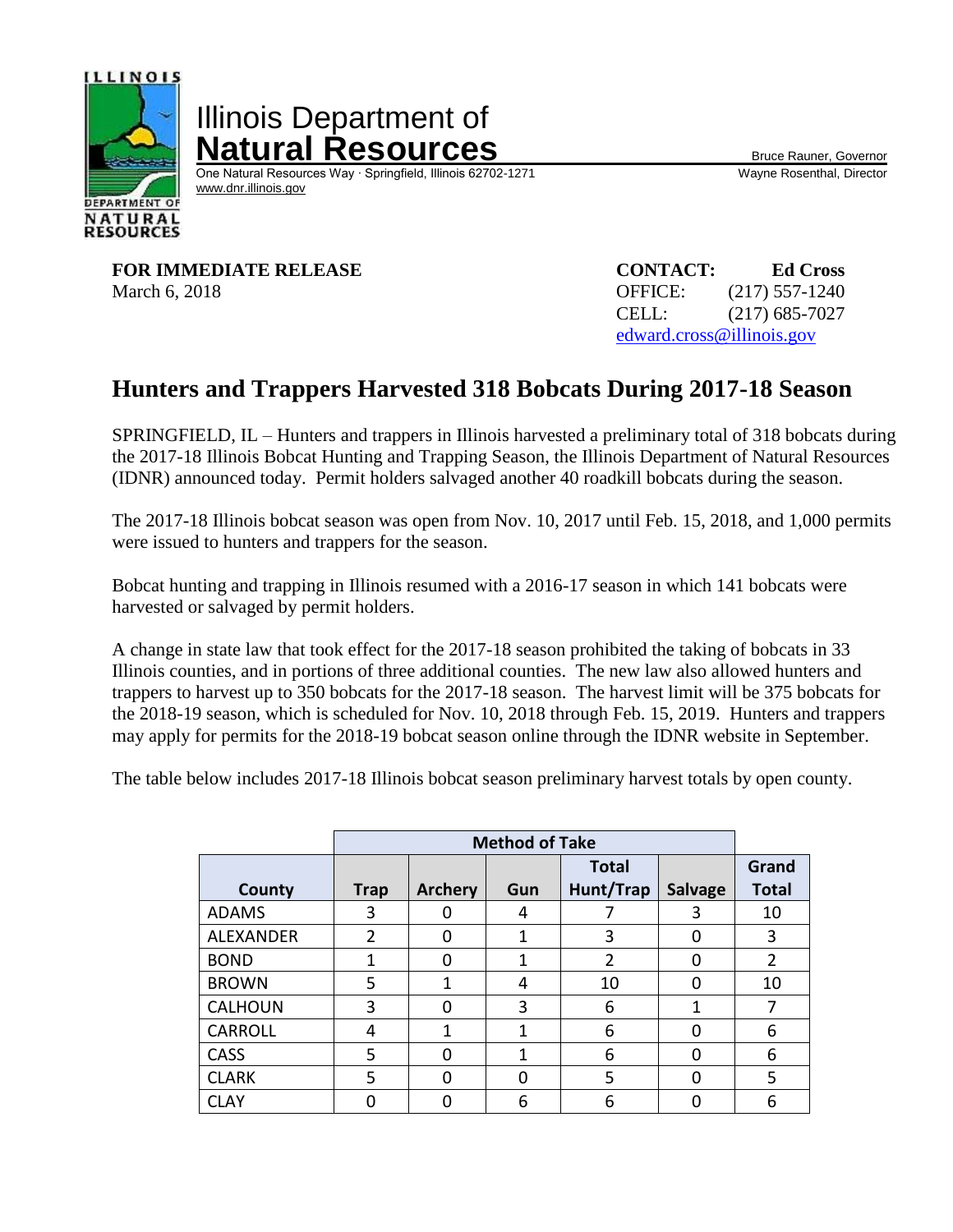|                   | <b>Method of Take</b> |                |                         |                |                |                |
|-------------------|-----------------------|----------------|-------------------------|----------------|----------------|----------------|
|                   |                       |                |                         | <b>Total</b>   |                | Grand          |
| <b>County</b>     | <b>Trap</b>           | <b>Archery</b> | Gun                     | Hunt/Trap      | <b>Salvage</b> | <b>Total</b>   |
| <b>CLINTON</b>    | 6                     | 0              | $\mathbf{1}$            | 7              | $\overline{2}$ | 9              |
| <b>CRAWFORD</b>   | $\overline{2}$        | 0              | $\mathbf{1}$            | 3              | $\mathbf{1}$   | 4              |
| <b>CUMBERLAND</b> | $\mathbf{1}$          | 0              | $\mathbf{1}$            | $\overline{2}$ | $\mathbf 0$    | $\overline{2}$ |
| <b>EDGAR</b>      | 3                     | $\mathbf 0$    | $\mathbf{1}$            | 4              | 0              | 4              |
| <b>EDWARDS</b>    | $\mathbf 0$           | $\mathbf 0$    | $\mathbf{1}$            | $\mathbf{1}$   | $\overline{0}$ | $\mathbf{1}$   |
| <b>EFFINGHAM</b>  | 4                     | $\mathbf 0$    | $\mathbf{1}$            | 5              | $\overline{2}$ | $\overline{7}$ |
| <b>FAYETTE</b>    | 11                    | $\mathbf 0$    | $\overline{7}$          | 18             | $\mathbf 0$    | 18             |
| <b>FRANKLIN</b>   | 0                     | $\overline{2}$ | 3                       | 5              | $\overline{0}$ | 5              |
| <b>FULTON</b>     | $\mathbf{1}$          | $\overline{0}$ | $\overline{1}$          | $\overline{2}$ | $\overline{2}$ | 4              |
| <b>GALLATIN</b>   | $\mathbf{1}$          | 0              | 0                       | $\mathbf{1}$   | $\mathbf{1}$   | $\overline{2}$ |
| <b>GREENE</b>     | 4                     | 0              | 3                       | 7              | $\overline{2}$ | 9              |
| <b>HAMILTON</b>   | 0                     | $\mathbf{1}$   | $\overline{1}$          | $\overline{2}$ | $\mathbf{1}$   | $\overline{3}$ |
| <b>HANCOCK</b>    | $\overline{2}$        | 0              | $\overline{0}$          | $\overline{2}$ | $\mathbf{1}$   | 3              |
| <b>HARDIN</b>     | $\mathbf{1}$          | $\overline{2}$ | $\overline{2}$          | 5              | 0              | 5              |
| <b>HENDERSON</b>  | $\mathbf{1}$          | 0              | 0                       | $\mathbf{1}$   | 0              | $\overline{1}$ |
| <b>JACKSON</b>    | $\mathbf 0$           | 3              | 6                       | 9              | $\overline{4}$ | 13             |
| <b>JASPER</b>     | 5                     | $\overline{0}$ | $\overline{2}$          | $\overline{7}$ | $\overline{2}$ | 9              |
| <b>JEFFERSON</b>  | $\mathbf{1}$          | $\overline{2}$ | 3                       | 6              | 5              | 11             |
| <b>JERSEY</b>     | 5                     | $\mathbf{1}$   | $\overline{2}$          | 8              | 0              | 8              |
| <b>JODAVIESS</b>  | $\mathbf{1}$          | $\overline{2}$ | 3                       | 6              | $\overline{0}$ | 6              |
| <b>JOHNSON</b>    | $\mathbf{1}$          | $\overline{2}$ | $\mathbf{1}$            | 4              | $\overline{0}$ | 4              |
| <b>LAWRENCE</b>   | $\mathbf{1}$          | 0              | 0                       | $\mathbf{1}$   | 0              | $\mathbf{1}$   |
| <b>MACOUPIN</b>   | $\mathbf 0$           | $\mathbf 0$    | 4                       | 4              | 0              | 4              |
| <b>MADISON</b>    | $\overline{2}$        | $\mathbf 0$    | 0                       | $\overline{2}$ | $\overline{2}$ | 4              |
| <b>MARION</b>     | 3                     | $\mathbf{1}$   | 3                       | 7              | $\mathbf{1}$   | 8              |
| <b>MASON</b>      | $\mathbf{1}$          | $\mathbf 0$    | $\boldsymbol{0}$        | $\mathbf{1}$   | $\mathbf 0$    | $\mathbf{1}$   |
| MASSAC            | $\mathbf{1}$          | $\overline{0}$ | $\overline{2}$          | 3              | $\overline{0}$ | $\overline{3}$ |
| <b>MCDONOUGH</b>  | $\mathbf{1}$          | 0              | $\mathbf{1}$            | $\overline{2}$ | $\mathbf 0$    | $\overline{2}$ |
| <b>MONROE</b>     | 9                     | 0              | 3                       | 12             | $\overline{2}$ | 14             |
| <b>MONTGOMERY</b> | $\overline{2}$        | $\mathbf{1}$   | $\overline{2}$          | 5              | $\mathbf{1}$   | 6              |
| <b>MORGAN</b>     | $\overline{4}$        | $\mathbf{1}$   | 5                       | 10             | $\pmb{0}$      | 10             |
| <b>PERRY</b>      | 3                     | 0              | 6                       | 9              | $\pmb{0}$      | 9              |
| <b>PIKE</b>       | 15                    | 4              | 6                       | 25             | $\overline{2}$ | 27             |
| <b>POPE</b>       | 0                     | 0              | $\overline{2}$          | $\overline{2}$ | $\mathbf{1}$   | 3              |
| PULASKI           | 0                     | 0              | $\overline{\mathbf{4}}$ | 4              | $\pmb{0}$      | 4              |
| <b>RANDOLPH</b>   | 6                     | 0              | 9                       | 15             | $\mathbf{1}$   | 16             |
| <b>RICHLAND</b>   | 0                     | 0              | $\mathbf{1}$            | $\mathbf{1}$   | $\mathbf{1}$   | $\overline{2}$ |
| <b>SALINE</b>     | $\mathbf 0$           | $\mathbf{1}$   | 3                       | 4              | $\mathbf 0$    | $\overline{4}$ |
| <b>SCHUYLER</b>   | 3                     | 0              | 5                       | 8              | 0              | 8              |